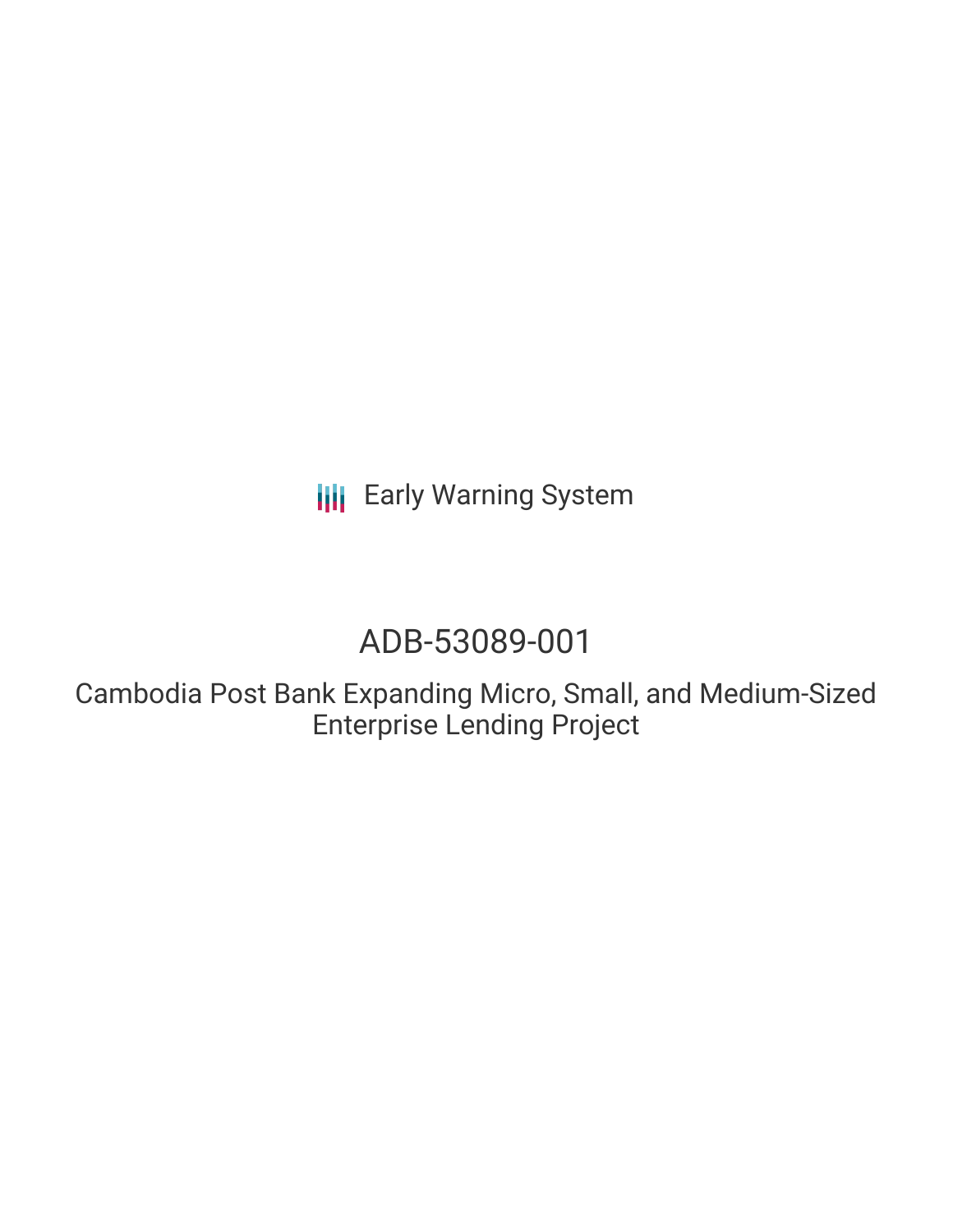

## **Quick Facts**

| <b>Countries</b>              | Cambodia                     |
|-------------------------------|------------------------------|
| <b>Financial Institutions</b> | Asian Development Bank (ADB) |
| <b>Status</b>                 | Approved                     |
| <b>Bank Risk Rating</b>       | <b>FI</b>                    |
| <b>Voting Date</b>            | 2020-12-11                   |
| <b>Borrower</b>               | Cambodia Post Bank Plc       |
| <b>Sectors</b>                | Finance                      |
| <b>Investment Type(s)</b>     | Loan                         |
| <b>Loan Amount (USD)</b>      | \$20.00 million              |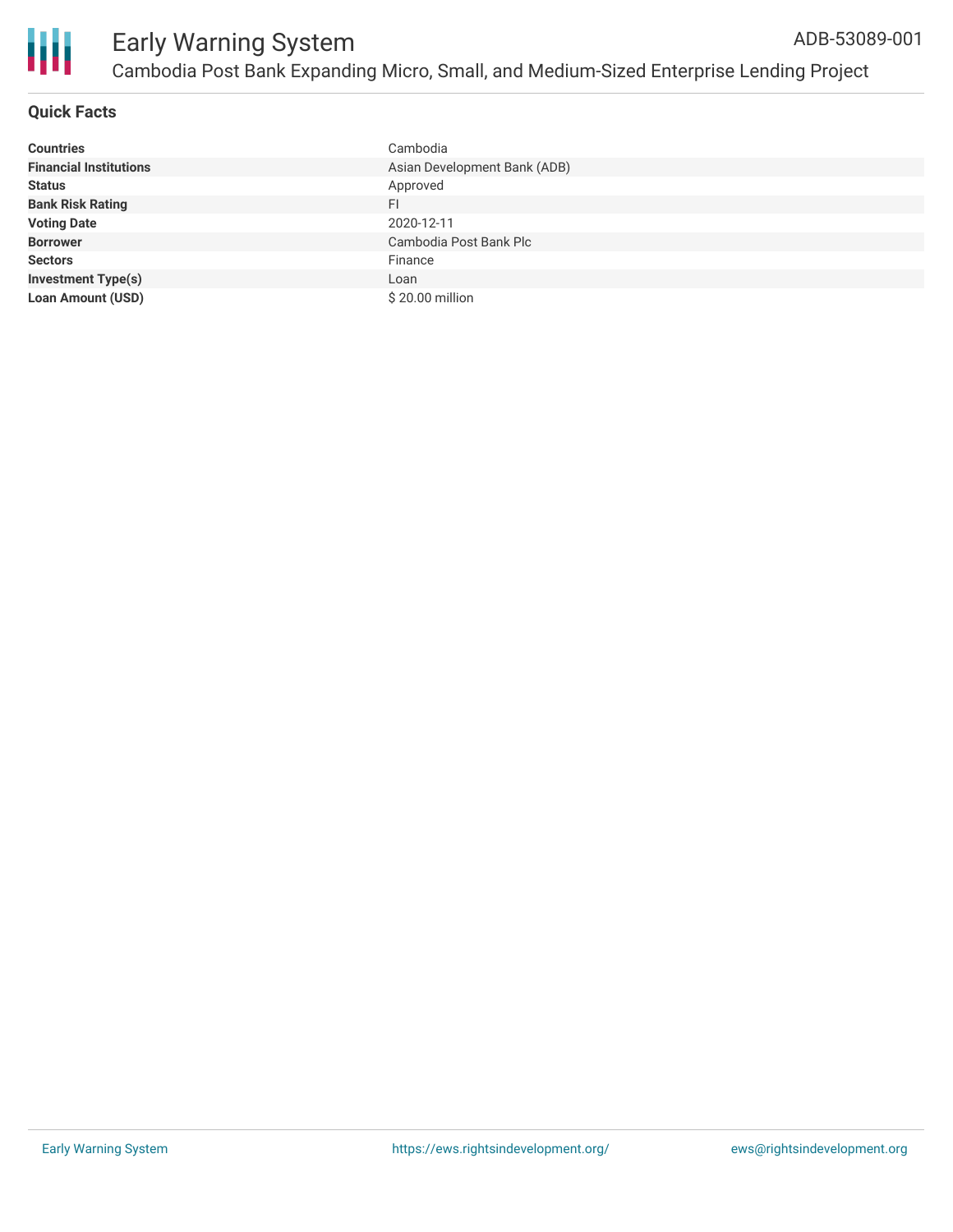

# **Project Description**

The transaction involves a loan granted to Cambodia Post Bank Plc (CPB) for the Expanding Micro, Small, and Medium-Sized Enterprise Lending Project in Cambodia.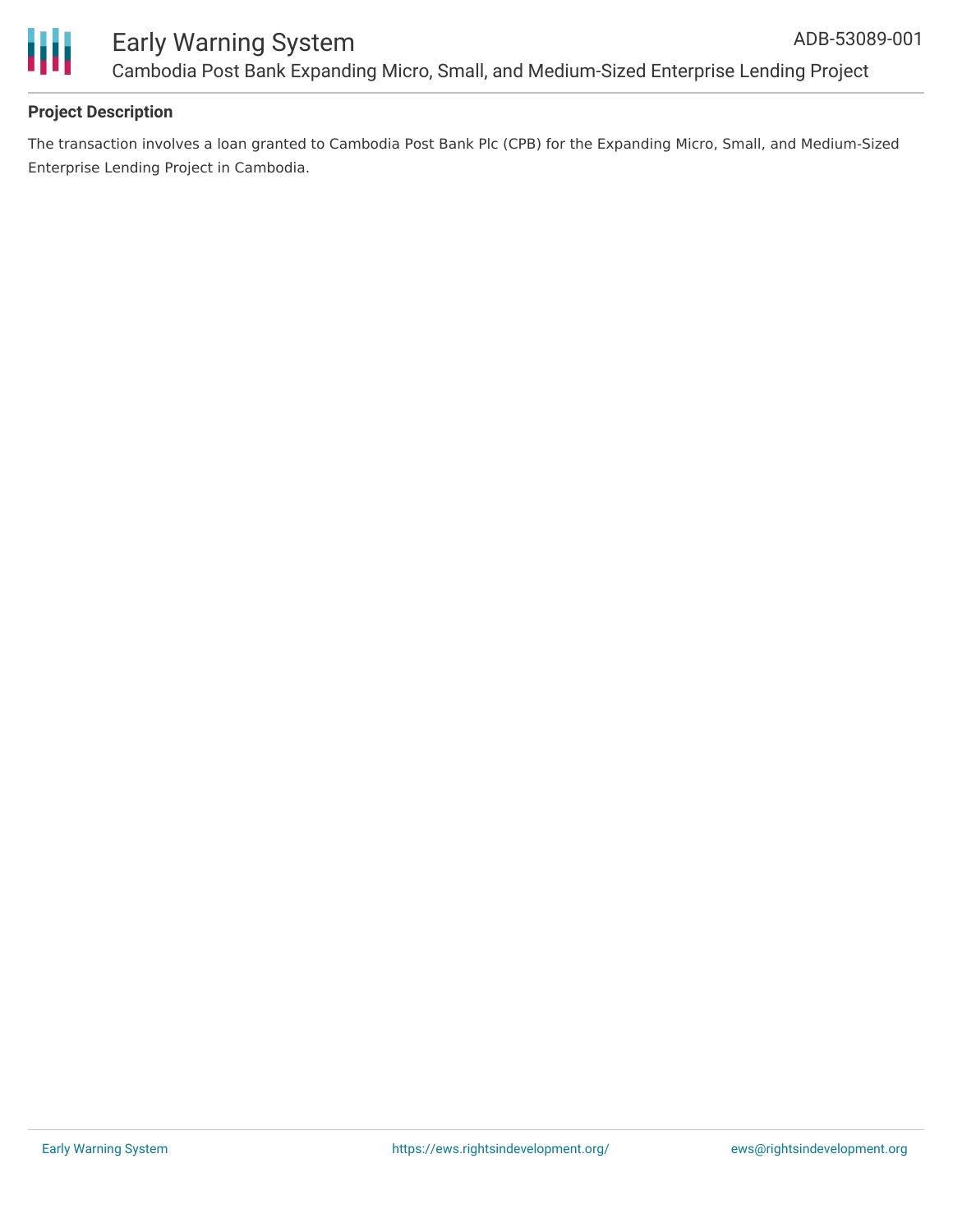

### **Investment Description**

Asian Development Bank (ADB)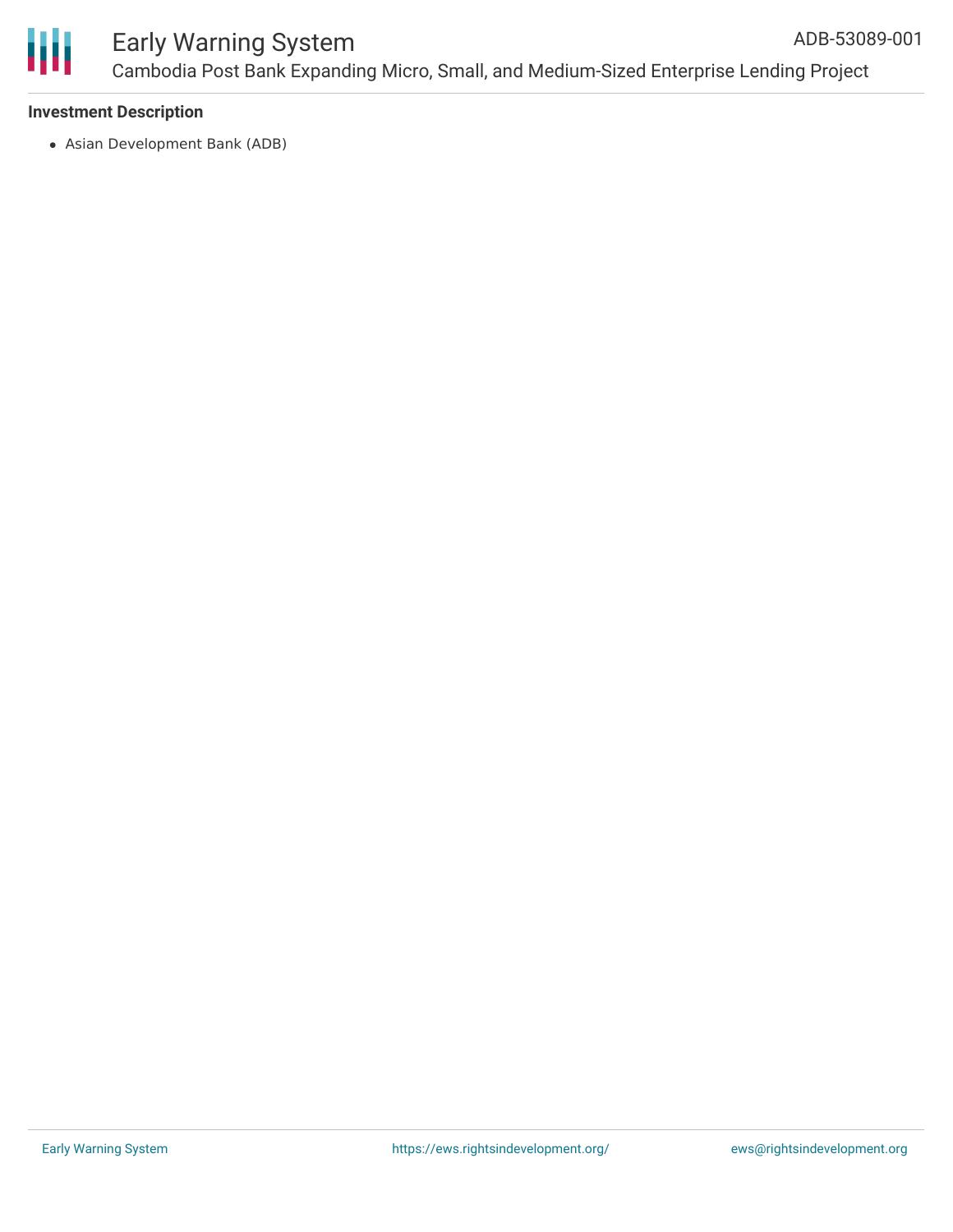

### **Contact Information**

ADB

Bracey, Pamela (Project Officer)

Project contacts not available at the time of disclosure.

#### ACCESS TO INFORMATION

You can submit an information request for project information at: https://www.adb.org/forms/request-information-form

ADB has a two-stage appeals process for requesters who believe that ADB has denied their request for information in violation of its Access to Information Policy. You can learn more about filing an appeal at: https://www.adb.org/site/disclosure/appeals

#### ACCOUNTABILITY MECHANISM OF ADB

The Accountability Mechanism is an independent complaint mechanism and fact-finding body for people who believe they are likely to be, or have been, adversely affected by an Asian Development Bank-financed project. If you submit a complaint to the Accountability Mechanism, they may investigate to assess whether the Asian Development Bank is following its own policies and procedures for preventing harm to people or the environment. You can learn more about the Accountability Mechanism and how to file a complaint at: http://www.adb.org/site/accountability-mechanism/main.